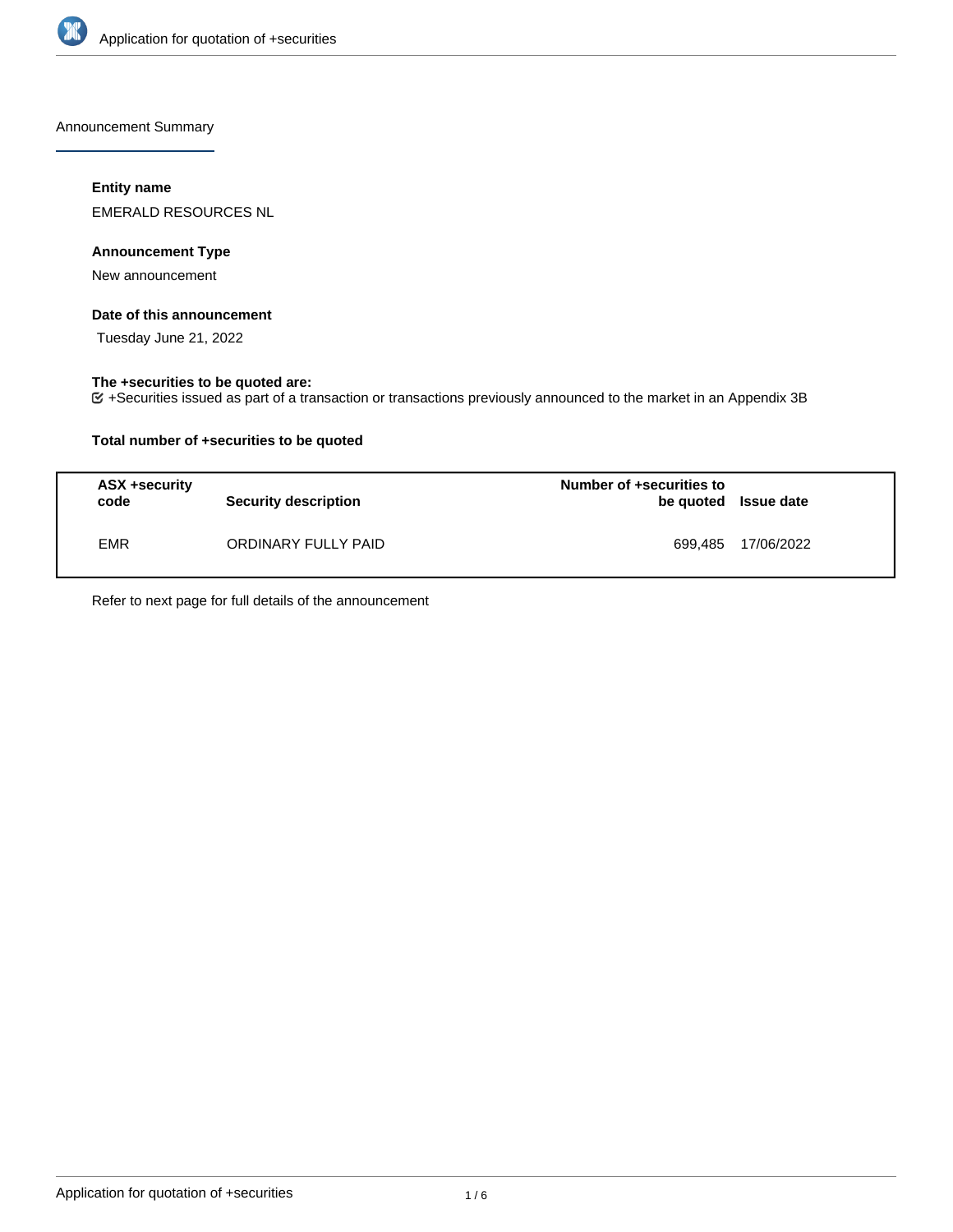

Part 1 - Entity and announcement details

### **1.1 Name of entity**

EMERALD RESOURCES NL

We (the entity named above) apply for +quotation of the following +securities and agree to the matters set out in Appendix 2A of the ASX Listing Rules.

**1.2 Registered number type** ACN

**Registration number** 009795046

**1.3 ASX issuer code** EMR

**1.4 The announcement is**

New announcement

#### **1.5 Date of this announcement**

21/6/2022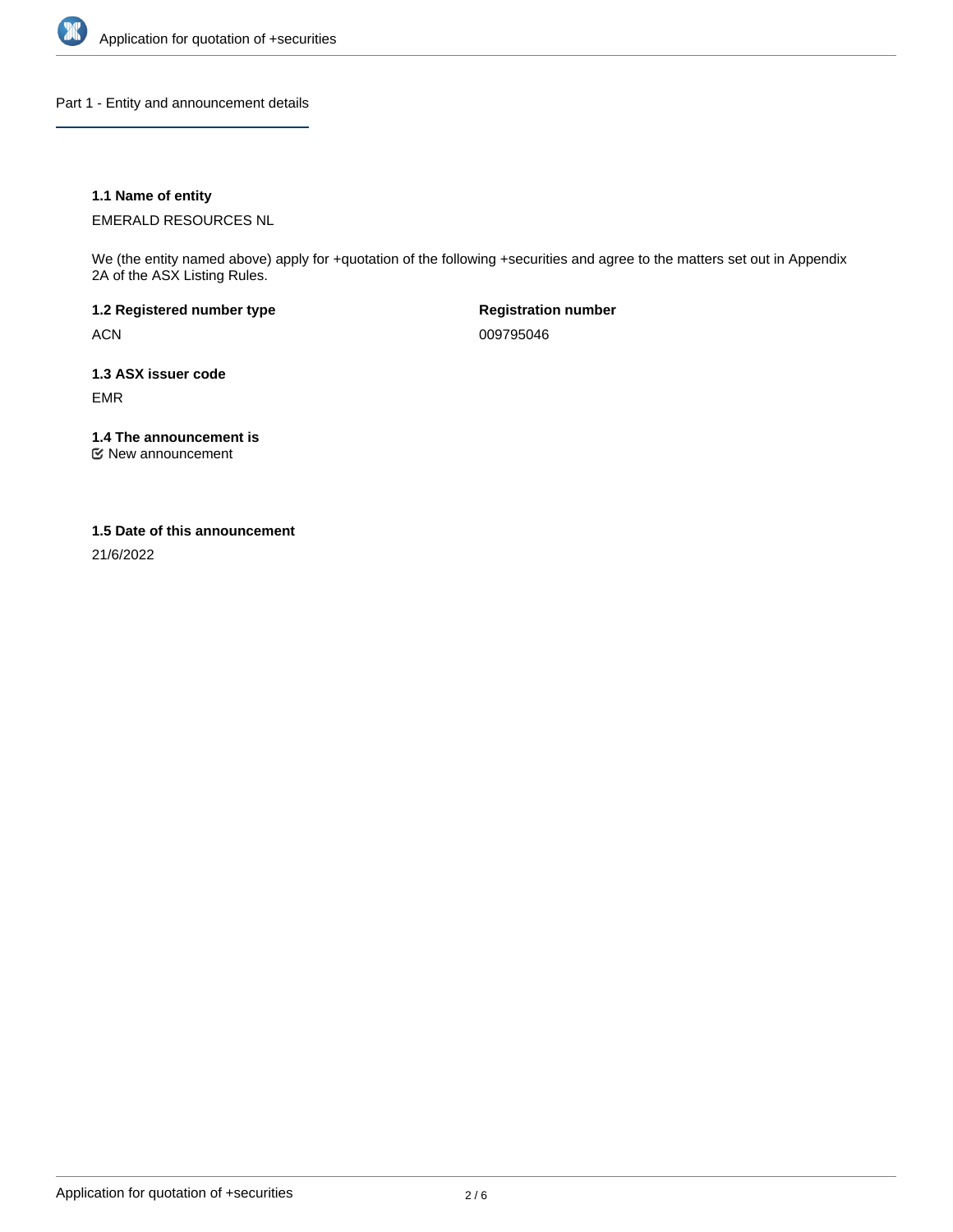

# Part 2 - Type of Issue

### **2.1 The +securities to be quoted are:**

+Securities issued as part of a transaction or transactions previously announced to the market in an Appendix 3B

#### **Previous Appendix 3B details:**

| <b>Announcement Date and</b><br>Time | <b>Announcement Title</b>                   | Selected Appendix 3B to submit quotation<br>reguest |  |
|--------------------------------------|---------------------------------------------|-----------------------------------------------------|--|
| 08-Dec-2021 18:13                    | New - Proposed issue of securities -<br>EMR | A placement or other type of issue                  |  |

**2.3a.2 Are there any further issues of +securities yet to take place to complete the transaction(s) referred to in the Appendix 3B?** No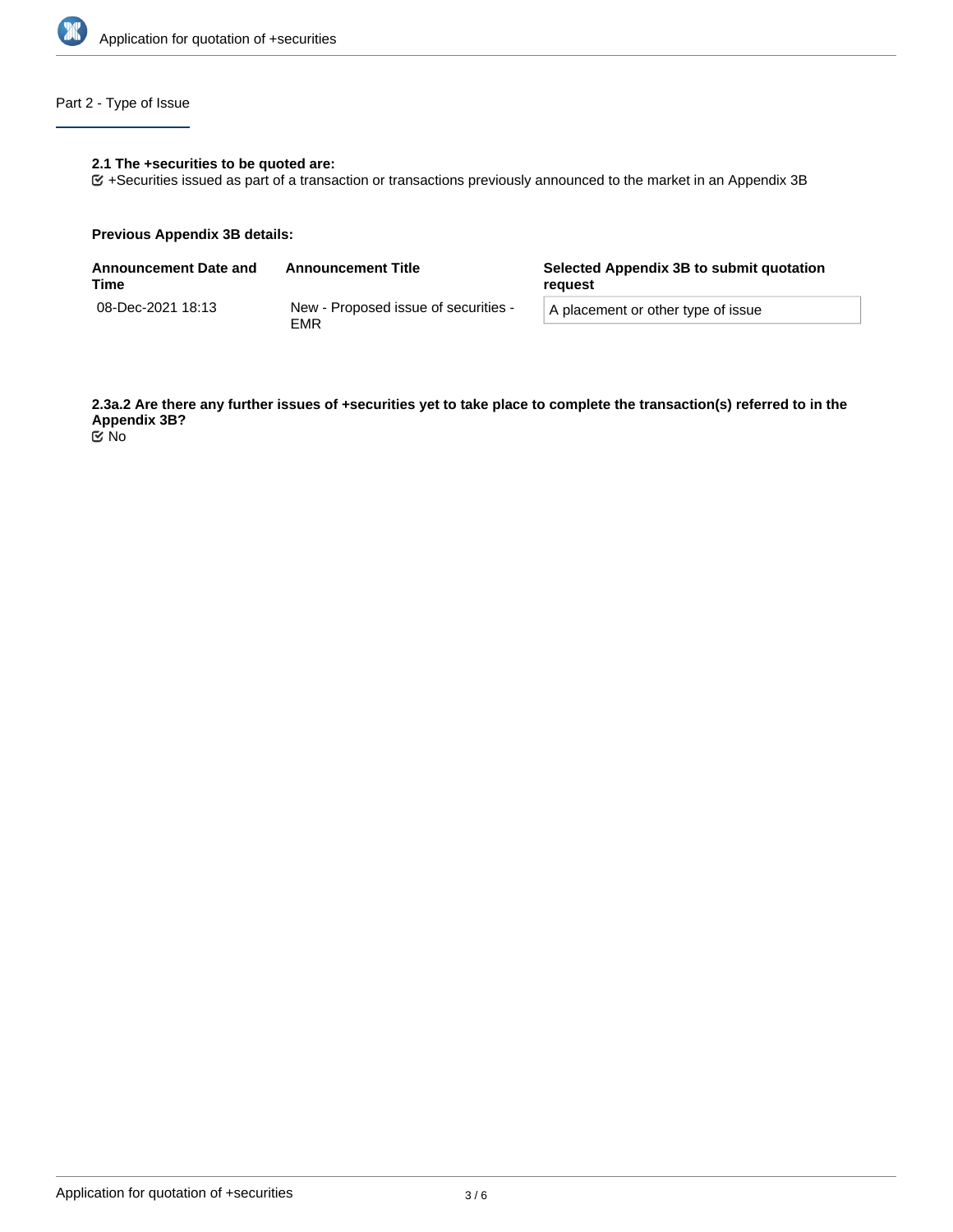

Part 3A - number and type of +securities to be quoted where issue has previously been notified to ASX in an Appendix 3B

#### Placement Details

**ASX +security code and description**

EMR : ORDINARY FULLY PAID

# **Issue date**

17/6/2022

Distribution Schedule

**Provide a distribution schedule for the new +securities according to the categories set out in the left hand column including the number of recipients and the total percentage of the new +securities held by the recipients in each category.**

| Number of +securities held | <b>Number of holders</b> | Total percentage of +securities held<br>For example, to enter a value of 50%<br>please input as 50.00 |
|----------------------------|--------------------------|-------------------------------------------------------------------------------------------------------|
| $1 - 1,000$                |                          | %                                                                                                     |
| $1,001 - 5,000$            |                          | $\%$                                                                                                  |
| $5,001 - 10,000$           |                          | %                                                                                                     |
| 10,001 - 100,000           |                          | $\%$                                                                                                  |
| 100,001 and over           |                          | $\%$                                                                                                  |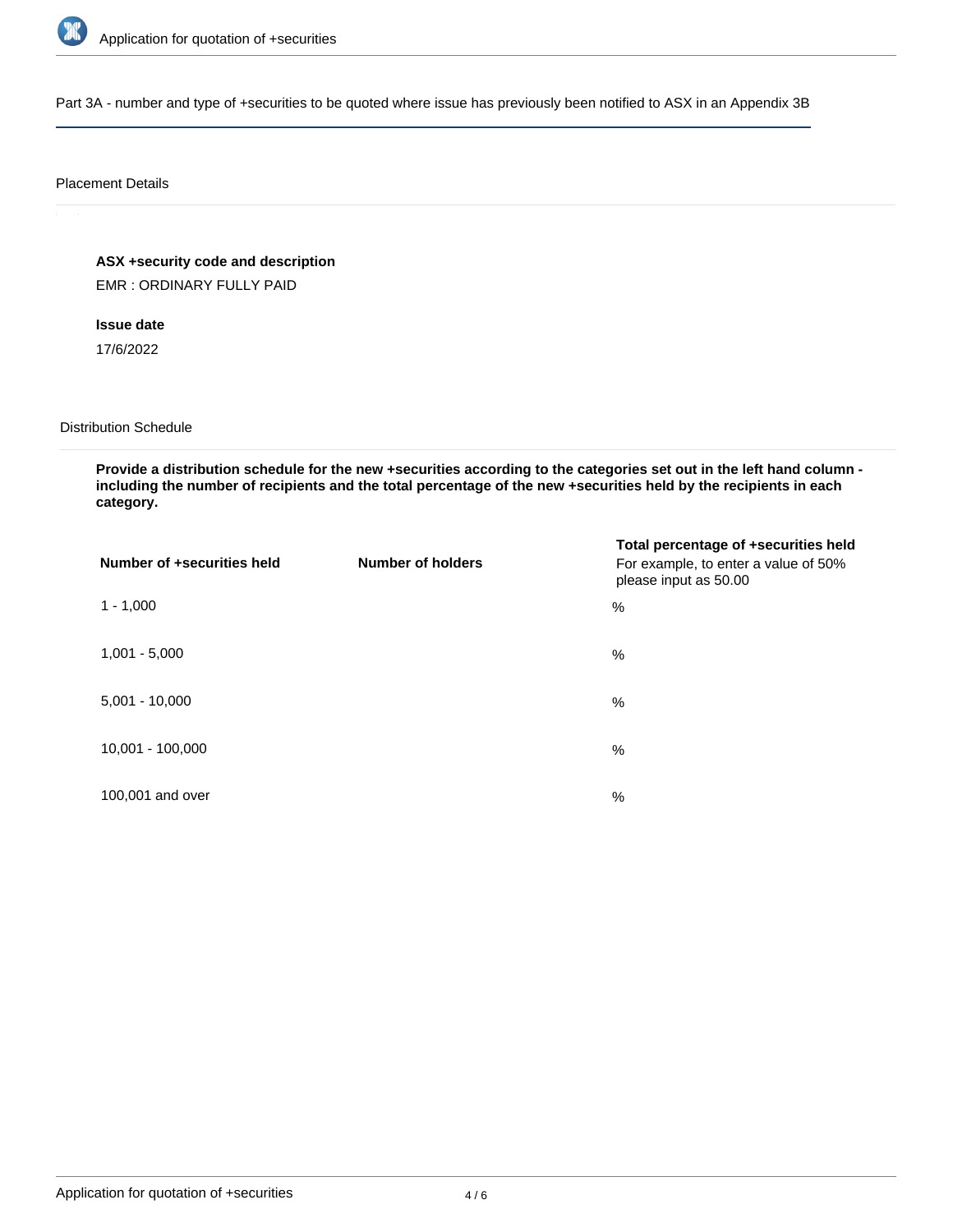

Issue details

### **Number of +securities to be quoted**

699,485

### **Are the +securities being issued for a cash consideration?**

No

# **Please describe the consideration being provided for the +securities**

The Company is issuing 1 Emerald share for every 3.43 Bullseye shares held.

### **Please provide an estimate (in AUD) of the value of the consideration being provided per +security for the +securities to be quoted**

825,392.000000

# **Any other information the entity wishes to provide about the +securities to be quoted**